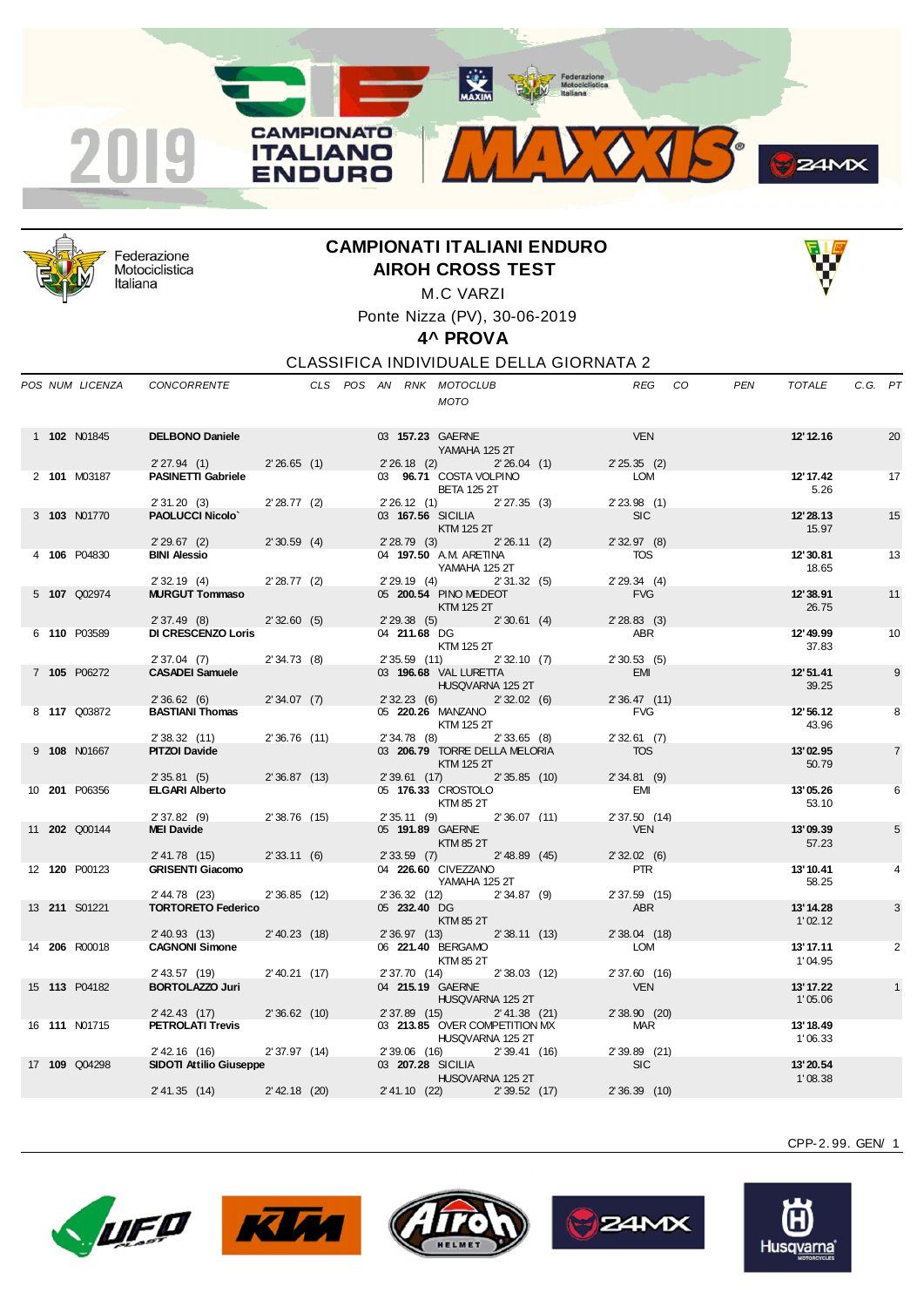MAXIM Rederazione

3  $\Diamond \Box$  $\mathbf{V}_{\mathbf{A}}$ 

|                      | POS NUM LICENZA      | CONCORRENTE CLS POS AN RNK MOTOCLUB                     |                   |               |                                                        |                 |                             | REG CO | PEN | TOTALE              | C.G. PT |  |
|----------------------|----------------------|---------------------------------------------------------|-------------------|---------------|--------------------------------------------------------|-----------------|-----------------------------|--------|-----|---------------------|---------|--|
|                      |                      |                                                         |                   |               | MOTO                                                   |                 |                             |        |     |                     |         |  |
|                      |                      |                                                         |                   |               |                                                        |                 |                             |        |     |                     |         |  |
|                      |                      |                                                         |                   |               |                                                        |                 |                             |        |     |                     |         |  |
|                      | 18 <b>222</b> Q01460 | <b>PIERSIGILLI Luca</b>                                 |                   |               | 06 252.10 OSTRA                                        |                 | <b>MAR</b>                  |        |     | 13'24.14            |         |  |
|                      |                      |                                                         |                   |               | HUSQVARNA 85 2T                                        |                 |                             |        |     | 1' 11.98            |         |  |
| 19 <b>129</b> N01472 |                      | 2' 39.79 (12) 2' 40.02 (16)<br><b>ROSS Francesco</b>    |                   |               | 2' 42.20 (29) 2' 39.69 (18)<br>03 <b>250.84 ROMANS</b> |                 | 2' 42.44 (31)<br><b>FVG</b> |        |     | 13'28.48            |         |  |
|                      |                      |                                                         |                   |               | TM 125 2T                                              |                 |                             |        |     | 1' 16.32            |         |  |
|                      |                      | 2' 43.20 (18) 2' 47.02 (39)                             |                   |               | 2' 43.45 (32) 2' 38.14 (14)                            |                 | $2'36.67$ (13)              |        |     |                     |         |  |
| 20 205 S00411        |                      | <b>CORSI Valentino</b>                                  |                   |               | 05 213.95 G.S.FIAMME ORO MILANO                        |                 | <b>LOM</b>                  |        |     | 13'28.82            |         |  |
|                      |                      |                                                         |                   |               | HUSQVARNA 85 2T                                        |                 | 2' 36.54 (12)               |        |     | 1' 16.66            |         |  |
| 21 213 P06378        |                      | 2' 44.03 (22)<br><b>DEGIACOMI Pietro</b>                | 2' 43.91 (27)     |               | 2' 41.95 (26) 2' 42.39 (26)<br>05 235.48 GAERNE        |                 | <b>VEN</b>                  |        |     | 13'31.72            |         |  |
|                      |                      |                                                         |                   |               | <b>KTM 85 2T</b>                                       |                 |                             |        |     | 1' 19.56            |         |  |
|                      |                      | 2' 45.26 (25) 2' 44.58 (30)                             |                   |               | 2' 40.50 (19) 2' 41.18 (20)                            |                 | 2' 40.20 (22)               |        |     |                     |         |  |
| 22 115 R03379        |                      | <b>GANDOLFO Cesare</b>                                  |                   |               | 04 219.21 CALVARI                                      |                 | <b>LIG</b>                  |        |     | 13'31.93            |         |  |
|                      |                      | $2'38.01$ (10)                                          | $2'34.88$ (9)     |               | KTM 125 2T<br>2' 35.42 (10) 3' 05.59 (88)              |                 | $2'38.03$ (17)              |        |     | 1' 19.77            |         |  |
| 23 <b>212</b> Q00026 |                      | <b>SCARDINA Pietro</b>                                  |                   |               | 05 234.58 VALDISIEVE                                   |                 | <b>TOS</b>                  |        |     | 13'32.14            |         |  |
|                      |                      |                                                         |                   |               | YAMAHA 85 2T                                           |                 |                             |        |     | 1'19.98             |         |  |
|                      |                      | $2'45.69$ (27)                                          | $2'$ 43.70 $(24)$ |               | 2' 42.17 (27) 2' 38.54 (15)                            |                 | 2' 42.04 (27)               |        |     |                     |         |  |
| 24 216 R04399        |                      | GHEZZI Luca                                             |                   |               | 05 243.03 G.S. FIAMME ORO MILANO<br>KTM 85 2T          |                 | <b>LOM</b>                  |        |     | 13'32.64<br>1'20.48 |         |  |
|                      |                      | 2' 49.16 (36)                                           | 2'43.94 (28)      |               | 2'40.93 (20) 2'39.87 (19)                              |                 | 2' 38.74 (19)               |        |     |                     |         |  |
| 25 <b>121 Q02047</b> |                      | <b>GALLO Alessio</b>                                    |                   |               | 04 227.51 NEOTEC                                       |                 | PIE                         |        |     | 13'33.27            |         |  |
|                      |                      |                                                         |                   |               | KTM 125 2T                                             |                 |                             |        |     | 1'21.11             |         |  |
|                      |                      | 2' 46.73 (30) 2' 40.35 (19)                             |                   |               | 2' 40.26 (18) 2' 43.01 (30)                            |                 | 2' 42.92 (33)               |        |     |                     |         |  |
| 26 <b>210</b> Q01007 |                      | <b>PRATESI Cosimo</b>                                   |                   |               | 05 229.91 VALDISIEVE<br>KTM 85 2T                      |                 | <b>TOS</b>                  |        |     | 13'35.55<br>1'23.39 |         |  |
|                      |                      | 2' 44.88 (24) 2' 45.08 (32)                             |                   |               | 2'42.88 (31) 2'41.51 (22)                              |                 | 2' 41.20 (25)               |        |     |                     |         |  |
| 27 218 S00416        |                      | <b>GIOACHIN Alessio</b>                                 |                   |               | 05 248.19 G.S.FIAMME ORO MILANO                        |                 | <b>LOM</b>                  |        |     | 13'36.02            |         |  |
|                      |                      |                                                         |                   |               | KTM 85 2T                                              |                 |                             |        |     | 1'23.86             |         |  |
| 28 <b>122</b> Q04238 |                      | 2' 45.51 (26) 2' 44.21 (29)<br><b>BUSATTA Giancarlo</b> |                   |               | 2' 42.18 (28) 2' 43.67 (33)<br>05 233.83 BERGAMO       |                 | $2'$ 40.45 (23)<br>LOM      |        |     | 13'36.10            |         |  |
|                      |                      |                                                         |                   |               | YAMAHA 125 2T                                          |                 |                             |        |     | 1'23.94             |         |  |
|                      |                      | 2' 43.75 (20)                                           | 2'43.71 (25)      |               | 2' 43.88 (34) 2' 42.66 (28)                            |                 | 2' 42.10 (28)               |        |     |                     |         |  |
| 29 203 Q00143        |                      | <b>COLORIO Luca</b>                                     |                   |               | 05 210.78 GAERNE                                       |                 | <b>VEN</b>                  |        |     | 13'38.20            |         |  |
|                      |                      | <b>Contract</b><br>2' 45.80 (28)                        | 2' 43.44 (23)     |               | KTM 85 2T<br>2' 41.08 (21) 2' 43.54 (32)               |                 | 2' 44.34 (35)               |        |     | 1'26.04             |         |  |
| 30 <b>204</b> Q00016 |                      | <b>VERZEROLI Manuel</b>                                 |                   |               | 05 213.04 BERGAMO                                      |                 | LOM                         |        |     | 13'38.75            |         |  |
|                      |                      |                                                         |                   |               | KTM 85 2T                                              |                 |                             |        |     | 1'26.59             |         |  |
|                      |                      | $2'$ 43.75 (20)                                         | $2'$ 43.01 (22)   |               | 2' 43.72 (33) 2' 41.67 (23)                            |                 | 2'46.60(41)                 |        |     |                     |         |  |
| 31 <b>221</b> R02055 |                      | <b>PIVETTA Filippo</b>                                  |                   |               | 07 <b>251.55 MANZANO</b><br>KTM 85 2T                  |                 | <b>FVG</b>                  |        |     | 13'39.70<br>1'27.54 |         |  |
|                      |                      | 2' 46.56 (29) 2' 46.41 (35)                             |                   |               | 2'41.44 (25) 2'42.98 (29)                              |                 | $2'$ 42.31 (30)             |        |     |                     |         |  |
| 32 132 U00573        |                      | <b>GAGLIONE Edoardo</b>                                 |                   |               | 05 269.34 ACQUI TERME                                  |                 | PIE                         |        |     | 13'41.14            |         |  |
|                      |                      |                                                         |                   |               | KTM 125 2T                                             |                 |                             |        |     | 1'28.98             |         |  |
| 33 <b>127</b> S03456 |                      | 2' 48.65 (33)<br><b>GUERRA Alessandro</b>               | 2'46.95(37)       |               | 2' 42.60 (30) 2' 41.76 (24)<br>04 245.39 BERGAMO       |                 | 2' 41.18 (24)<br>LOM        |        |     | 13'42.77            |         |  |
|                      |                      |                                                         |                   |               | KTM 125 2T                                             |                 |                             |        |     | 1'30.61             |         |  |
|                      |                      | 2' 48.74 (34)                                           | $2'$ 42.30 (21)   |               | 2' 41.30 (23) 2' 48.22 (42)                            |                 | 2' 42.21 (29)               |        |     |                     |         |  |
| 34 <b>217</b> U00510 |                      | <b>FERSINI Luca</b>                                     |                   |               | 05 245.83 S.A.C.E.                                     |                 | <b>PUG</b>                  |        |     | 13'42.78            |         |  |
|                      |                      |                                                         |                   |               | KTM 85 2T                                              |                 | 2' 41.73 (26)               |        |     | 1'30.62             |         |  |
| 35 230 S05272        |                      | 2' 50.93 (43)<br><b>MOSCA Pierpaolo</b>                 | 2'46.90(36)       | 2' 41.36 (24) | 08 274.81 SICILIA                                      | $2' 41.86$ (25) | <b>SIC</b>                  |        |     | 13'45.56            |         |  |
|                      |                      |                                                         |                   |               | KTM 85 2T                                              |                 |                             |        |     | 1'33.40             |         |  |
|                      |                      | 2' 49.37 (37)                                           | 2' 45.39 (33)     | 2' 44.94 (37) |                                                        | $2'$ 42.65 (27) | 2' 43.21 (34)               |        |     |                     |         |  |
| 36 223 Q02701        |                      | <b>DOGLIO Gabriele</b>                                  |                   |               | 06 259.69 VITTORIO ALFIERI                             |                 | PIE                         |        |     | 13'47.67            |         |  |
|                      |                      | 2' 47.87 (31)                                           | 2'46.96(38)       | 2' 44.63 (36) | KTM 85 2T                                              | $2'$ 43.73 (34) | 2' 44.48 (36)               |        |     | 1'35.51             |         |  |
| 37 215 S02042        |                      | <b>MELCHIORRI Gabriele</b>                              |                   |               | 07 239.24 GRAFFIGNANO 1989                             |                 | LAZ                         |        |     | 13'50.89            |         |  |
|                      |                      |                                                         |                   |               | HUSQVARNA 85 2T                                        |                 |                             |        |     | 1'38.73             |         |  |
|                      |                      | 2' 49.40 (38)                                           | $2' 47.18$ (40)   | 2' 48.31 (43) |                                                        | $2'$ 43.36 (31) | 2' 42.64 (32)               |        |     |                     |         |  |
| 38 243 U02330        |                      | D'EUSTACHIO Christian                                   |                   | 07 293.57 DG  | KTM 85 2T                                              |                 | ABR                         |        |     | 13'59.51<br>1'47.35 |         |  |
|                      |                      | 2' 49.82 (40)                                           | $2'$ 48.69 (45)   | 2' 48.06 (42) |                                                        | 2' 47.10 (39)   | 2' 45.84 (37)               |        |     |                     |         |  |
|                      |                      |                                                         |                   |               |                                                        |                 |                             |        |     |                     |         |  |

2019

**CAMPIONATO** 

**ITALIANO** 

**ENDURO** 









CPP-2. 99. GEN/ 2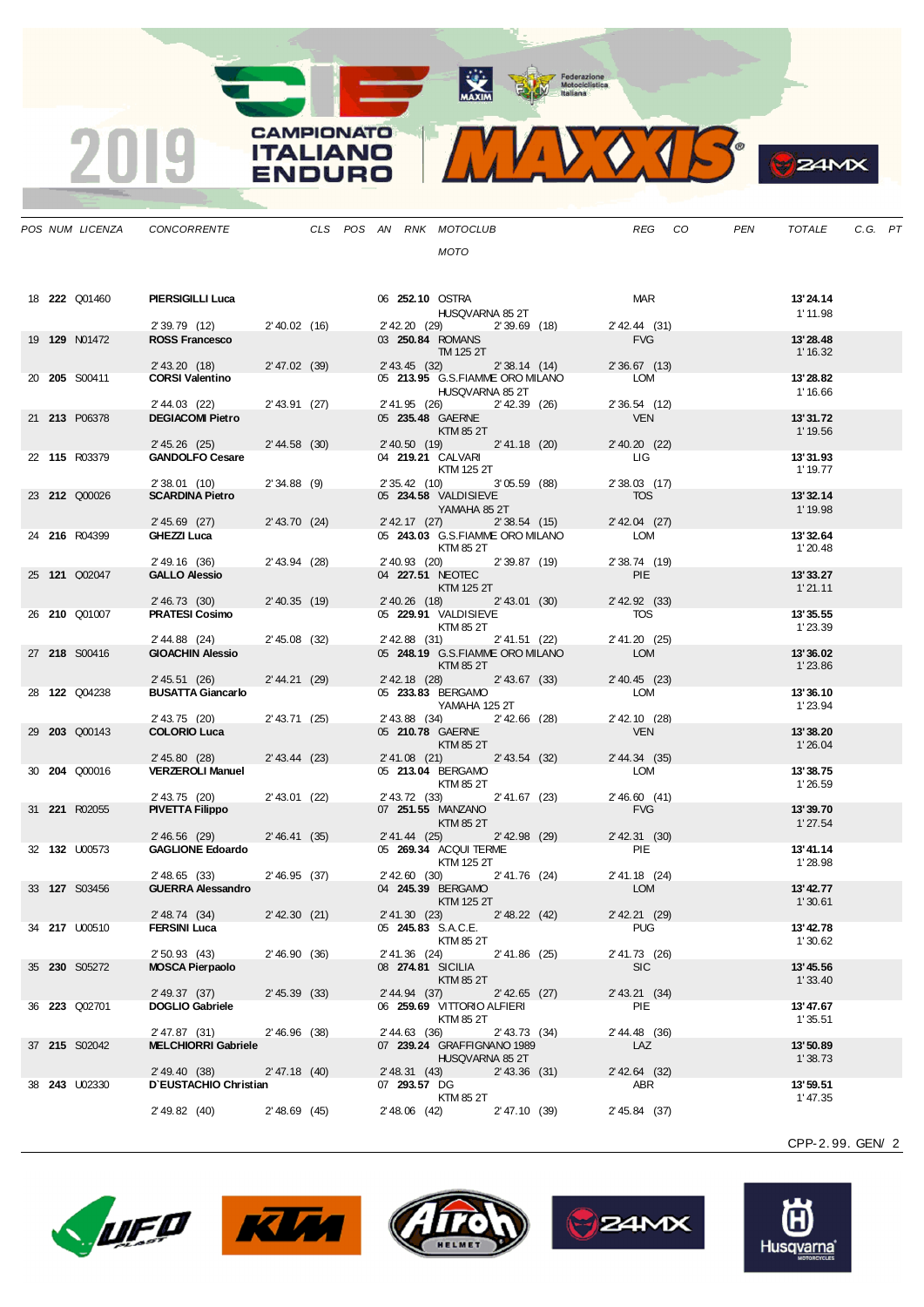Federazione<br>
Motociclistica<br>
Italiana

MAXIM

**CAMPIONATO** 

**ITALIANO** 

**ENDURO** 

 $\overline{\mathbf{2}}$ 

| POS NUM LICENZA      | CONCORRENTE                                                 | CLS POS AN RNK MOTOCLUB                                             | <b>REG</b><br>CO       | <b>PEN</b><br><b>TOTALE</b><br>C.G. PT |
|----------------------|-------------------------------------------------------------|---------------------------------------------------------------------|------------------------|----------------------------------------|
|                      |                                                             | <b>MOTO</b>                                                         |                        |                                        |
| 39 128 R01902        | <b>MORO Luca</b>                                            | 04 247.54 GAERNE                                                    | <b>VEN</b>             | 13'59.53                               |
|                      |                                                             | HUSQVARNA 125 2T                                                    |                        | 1' 47.37                               |
|                      | 2' 47.42 (42)<br>2'52.59(48)                                | 2' 45.96 (39) 2' 45.44 (35)                                         | 2' 48.12 (46)          |                                        |
| 40 227 T00208        | <b>MARGARITO Mauro Rolando</b>                              | 06 272.27 MX REVEL<br>KTM 85 2T                                     | LOM                    | 13'59.64<br>1' 47.48                   |
| 41 208 Q00620        | 2'46.37(34)<br>2' 52.41 (47)                                | 2' 48.51 (45)<br>2'45.68 (36)                                       | 2' 46.67 (42)          | 14'01.40                               |
|                      | <b>ALCARAS Edoardo</b>                                      | 05 224.43 G.S.FIAMME ORO MILANO<br>HUSQVARNA 85 2T                  | LOM<br>$2'$ 48.18 (47) | 1'49.24                                |
|                      | 2'50.05(41)<br>2' 49.45 (48)                                | 2' 46.99 (40) 2' 46.73 (37)<br>04 218.88 MX REVEL                   |                        | 14'03.24                               |
| 42 114 N02975        | <b>BOCCONI Andrea</b><br>2' 54.59 (54)<br>$2'$ 43.86 $(26)$ | HUSQVARNA 125 2T<br>2' 48.43 (44) 2' 48.77 (44)                     | LOM<br>2' 47.59 (45)   | 1'51.08                                |
| 43 231 R00956        | <b>GROSSI Nicola</b>                                        | 05 275.38 CROSTOLO                                                  | EMI                    | 14'03.85                               |
|                      | <b>Contract</b><br>2'51.39(51)<br>2' 48.27 (32)             | HUSQVARNA 85 2T<br>2' 49.01 (48) 2' 47.70 (40)                      | 2' 47.48 (44)          | 1'51.69                                |
| 44 214 Q02466        | <b>SCUCCHIA Geremy Martin</b>                               | 05 237.78 SPOLETO                                                   | <b>UMB</b>             | 14'04.32                               |
|                      | 2' 51.00 (44) 2' 50.81 (50)                                 | KTM 85 2T<br>2' 48.69 (46) 2' 47.80 (41)                            | 2' 46.02 (38)          | 1'52.16                                |
| 45 220 R02940        | <b>GUASTINI Niko</b>                                        | 07 251.22 SARZANA                                                   | <b>TOS</b>             | 14'05.73                               |
|                      |                                                             | KTM 85 2T                                                           |                        | 1'53.57                                |
|                      | 2'49.43 (47)<br>2'51.53 (46)                                | 2' 45.51 (38)<br>$2'$ 48.30 (43)                                    | $2'50.96$ (50)         |                                        |
| 46 209 R01414        | <b>CABASS Luca</b>                                          | 05 229.53 CARSO                                                     | <b>FVG</b>             | 14'08.76                               |
|                      |                                                             | KTM 85 2T                                                           |                        | 1'56.60                                |
|                      | 2'53.05(50)<br>2' 51.84 (52)                                | 2' 50.93 (52)<br>2'46.79(38)                                        | 2' 46.15 (39)          |                                        |
| 47 219 Q04813        | <b>RUGGERI Bernardo</b>                                     | 05 251.19 MATELICA<br>KTM 85 2T                                     | <b>MAR</b>             | 14' 12.05<br>1'59.89                   |
|                      | 2' 48.93 (35)<br>2' 48.43 (44)<br>D'AGATA Simone Michele    | 2'46.99(40)<br>$3'01.44$ (76)                                       | 2'46.26(40)            |                                        |
| 48 224 S01067        | 2' 50.79 (42)<br>2'48.72 (46)                               | 06 260.27 SICILIA<br>HUSQVARNA 85 2T<br>2' 49.63 (49) 2' 59.84 (71) | SIC<br>2' 46.95 (43)   | 14' 15.93<br>2' 03.77                  |
| 49 142 S04918        | <b>SARDISCO Antonino</b>                                    | 04 325.31 TRITONE<br>HUSQVARNA 125 2T                               | SIC                    | 14' 16.25<br>2'04.09                   |
|                      | 2' 48.27 (43)<br>2'53.15(51)                                | 2' 51.93 (54) 2' 51.05 (46)                                         | $2'51.85$ (51)         |                                        |
| 50 228 S00835        | <b>LEOPARDI Nicolo'</b>                                     | 06 272.72 CROSTOLO                                                  | EMI                    | 14' 18.95                              |
|                      |                                                             | HUSQVARNA 85 2T                                                     |                        | 2'06.79                                |
|                      | 2'52.01(53)<br>$2'51.09$ (45)                               | 2' 50.34 (51) 2' 54.65 (54)                                         | $2'50.86$ (49)         |                                        |
| 51 134 U02463        | <b>BORDONI Edoardo</b>                                      | 04 285.53 RACING TERNI<br>KTM 125 2T                                | <b>UMB</b>             | 14' 19.57<br>2'07.41                   |
|                      | 2' 47.40 (41)<br>2' 52.82 (49)                              | 2' 48.79 (47) 2' 57.47 (60)                                         | $2'53.09$ (54)         |                                        |
| 52 326 R03518        | <b>PASQUATO Riccardo</b>                                    | 06 261.11 GAERNE<br>KTM 85 2T                                       | <b>VEN</b>             | 14'24.01<br>2' 11.85                   |
|                      | 2'56.83(59)<br>2'53.84(59)                                  | 2' 50.08 (50) 2' 52.87 (48)                                         | $2'50.39$ (48)         |                                        |
| 53 <b>131</b> S00240 | <b>MARANGONI Emanuele Paolo</b>                             | 03 260.49 MX REVEL<br>KTM 125 2T                                    | LOM                    | 14'28.87<br>2' 16.71                   |
|                      | 2' 53.61 (52) 2' 50.20 (49)                                 | 2' 51.84 (53)<br>2'55.36(55)                                        | 2' 57.86 (65)          |                                        |
| 54 118 N00047        | <b>BOCCELLARI Edoardo</b>                                   | 03 221.39 VIGOLZONE<br>YAMAHA 125 2T<br>2' 52.38 (56) 2' 52.48 (47) | EMI                    | 14'31.48<br>2' 19.32                   |
|                      | 2' 56.99 (62) 2' 53.55 (57)                                 |                                                                     | 2' 56.08 (58)          |                                        |
| 55 <b>143</b> S01175 | RAMPOLDI Jacopo                                             | 05 S.R. VALLE STAFFORA<br>HUSQVARNA 125 2T                          | LOM                    | 14'31.95<br>2' 19.79                   |
| 56 246 Q00414        | 2' 57.06 (63)<br>2'54.29(60)<br>ORDONZELLI Edoardo          | 2' 54.55 (59)<br>2'53.08 (49)<br>05 293.99 PEGASO                   | 2'52.97(53)<br>TOS     | 14'33.56                               |
|                      | 2' 54.33 (53)<br>2'53.20(54)                                | KTM 85 2T<br>2' 55.21 (62)<br>2'54.23 (52)                          | 2' 56.59 (60)          | 2'21.40                                |
| 57 138 T01281        | <b>BOANO Samuli</b>                                         | 05 302.05 DOGLIANI                                                  | PIE                    | 14'39.58                               |
|                      |                                                             | <b>BETA 125 2T</b>                                                  |                        | 2' 27.42                               |
|                      | 2'56.90(60)<br>2'53.23(55)                                  | 2' 56.07 (64)<br>2'57.20(59)                                        | 2' 56.18 (59)          |                                        |
| 58 <b>135</b> R03380 | <b>GINOCCHIO Davide</b>                                     | 04 285.73 CALVARI<br>KTM 125 2T                                     | LIG                    | 14' 40.50<br>2' 28.34                  |
|                      | 2' 59.79 (68)<br>2'54.31(61)<br><b>PECORARI Samuele</b>     | 2' 54.28 (58)<br>2'57.70(61)                                        | 2' 54.42 (56)          |                                        |
| 59 229 R00578        |                                                             | 06 274.80 SPOLETO<br>KTM 85 2T                                      | <b>UMB</b>             | 14' 42.12<br>2'29.96                   |
|                      | 2' 59.27 (65)<br>2' 54.71 (62)                              | 2' 55.12 (61) 2' 54.60 (53)                                         | 2' 58.42 (68)          |                                        |

CPP-2. 99. GEN/ 3









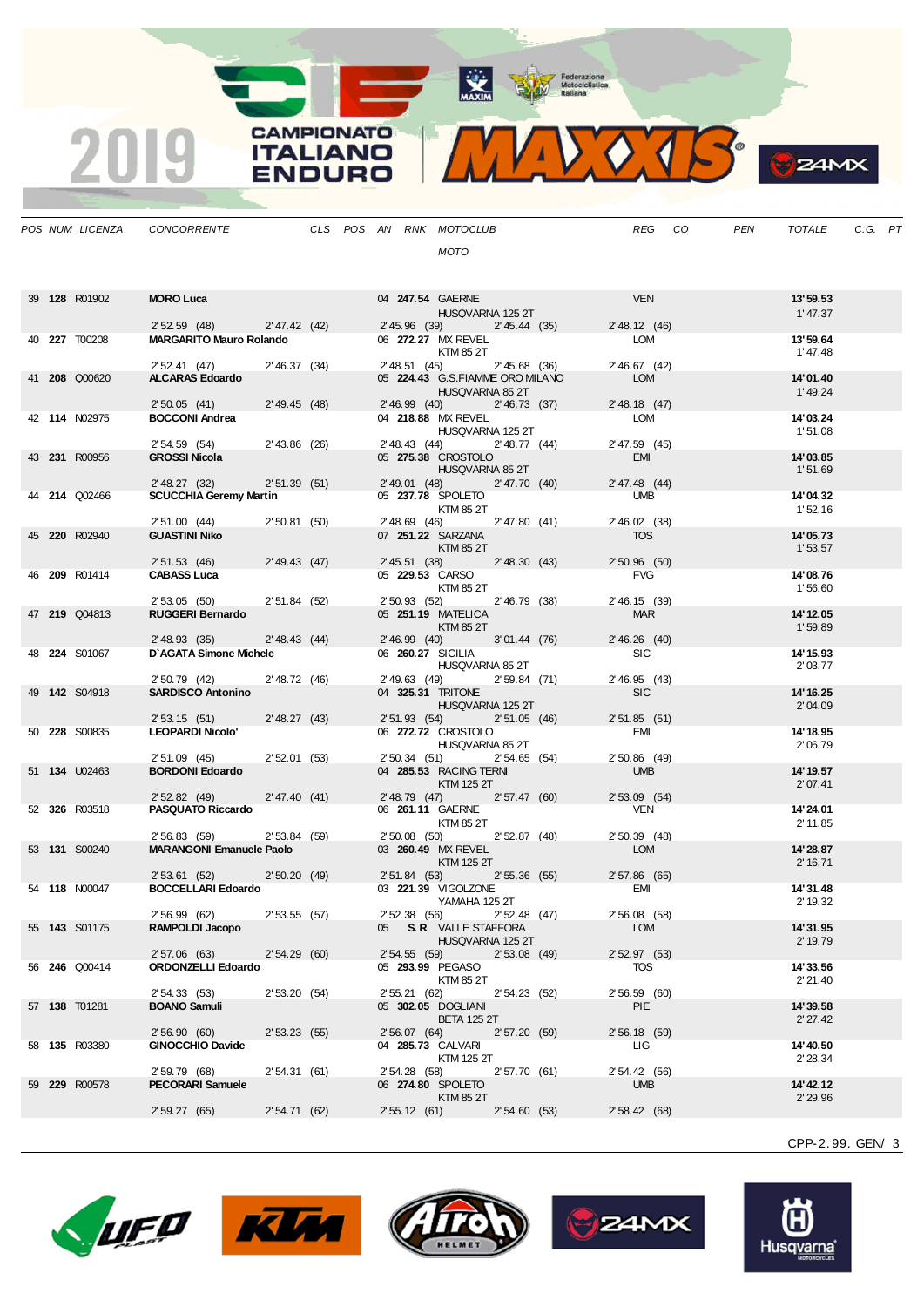MAXIM Rederazione

**CAMPIONATO** 

**ITALIANO** 

**ENDURO** 

2019

VOTS.  $\mathbf{V}$ 

|  | POS NUM LICENZA      | CONCORRENTE                                         |                 |      |                 | CLS POS AN RNK MOTOCLUB                            |                  |                                                                  | REG CO                       | PEN | TOTALE                 | C.G. PT |  |
|--|----------------------|-----------------------------------------------------|-----------------|------|-----------------|----------------------------------------------------|------------------|------------------------------------------------------------------|------------------------------|-----|------------------------|---------|--|
|  |                      |                                                     |                 |      |                 | MOTO                                               |                  |                                                                  |                              |     |                        |         |  |
|  |                      |                                                     |                 |      |                 |                                                    |                  |                                                                  |                              |     |                        |         |  |
|  |                      |                                                     |                 |      |                 |                                                    |                  |                                                                  |                              |     |                        |         |  |
|  | 60 123 P00270        | <b>FOSSATI Andrea</b>                               |                 |      |                 | 03 234.82 COSTA VOLPINO                            |                  |                                                                  | LOM                          |     | 14' 42.81              |         |  |
|  |                      | 2'49.74 (39) 2'44.64 (31)                           |                 |      |                 | <b>BETA 125 2T</b><br>2' 44.06 (35) 3' 32.38 (134) |                  |                                                                  | 2' 51.99 (52)                |     | 2' 30.65               |         |  |
|  | 61 240 T00056        | <b>GIORDANO Gabriele</b>                            |                 |      |                 | 07 291.36 DOGLIANI                                 |                  |                                                                  | <b>PIE</b>                   |     | 14' 44.39              |         |  |
|  |                      |                                                     |                 |      |                 | YAMAHA 85 2T                                       |                  |                                                                  |                              |     | 2' 32.23               |         |  |
|  | 62 261 T00058        | 3'00.17 (70) 2'57.68 (67)<br><b>MARTORANO Paolo</b> |                 |      |                 | 2'51.98 (55) 2'57.81 (62)<br>08 319.00 GAERNE      |                  |                                                                  | 2'56.75(61)<br><b>VEN</b>    |     | 14'51.60               |         |  |
|  |                      |                                                     |                 |      |                 | KTM 65 2T                                          |                  |                                                                  |                              |     | 2' 39.44               |         |  |
|  |                      | 2' 56.92 (61) 2' 55.35 (63)                         |                 |      |                 | 3'01.19 (74) 3'02.42 (80)                          |                  |                                                                  | 2' 55.72 (57)                |     |                        |         |  |
|  | 63 145 U01647        | SANNAZZARO Gabriele                                 |                 |      |                 | 03 S.R. NEOTEC<br>KTM 125 2T                       |                  |                                                                  | PIE                          |     | 14'53.13<br>$2'$ 40.97 |         |  |
|  |                      | 3'02.43 (71) 2'53.55 (57)                           |                 |      |                 | 2' 54.56 (60) 2' 53.17 (50)                        |                  |                                                                  | $3'09.42$ (96)               |     |                        |         |  |
|  | 64 251 S03150        | <b>SCANDURRA Gioele Matteo</b>                      |                 |      |                 | 07 301.86 SICILIA                                  |                  |                                                                  | SIC                          |     | 14'53.91               |         |  |
|  |                      | 2' 55.66 (55)                                       | 2'56.70(65)     |      |                 | HUSQVARNA 85 2T<br>2' 57.09 (66) 2' 59.10 (67)     |                  |                                                                  | $3'05.36$ (87)               |     | 2' 41.75               |         |  |
|  | 65 250 S01095        | <b>TOMASI Nicholas</b>                              |                 |      |                 | 07 300.47 GAERNE                                   |                  |                                                                  | <b>VEN</b>                   |     | 14' 55.01              |         |  |
|  |                      |                                                     |                 |      |                 | KTM 85 2T                                          |                  |                                                                  |                              |     | $2'$ 42.85             |         |  |
|  | 66 225 Q04589        | 3'00.03 (69) 3'00.71 (72)<br>PITTALUGA Aurora       |                 | LADY |                 | 3'02.92 (84) 2'57.17 (58)<br>05 264.25 CALVARI     |                  |                                                                  | $2'54.18$ (55)<br>LIG LIG    |     | 14' 56.35              |         |  |
|  |                      |                                                     |                 |      |                 | KTM 85 2T                                          |                  |                                                                  |                              |     | 2'44.19                |         |  |
|  |                      | 2' 55.79 (56)<br><b>FAGANEL Emily</b>               | 2'57.91 (68)    |      |                 | 2' 55.91 (63) 2' 55.96 (56)                        |                  |                                                                  | 3' 10.78 (99)                |     |                        |         |  |
|  | 67 232 Q03414        |                                                     |                 | LADY |                 | 06 277.43 CARSO<br>KTM 85 2T                       |                  |                                                                  | <b>FVG</b>                   |     | 15'00.73<br>2' 48.57   |         |  |
|  |                      | 2' 57.64 (64) 2' 59.46 (70)                         |                 |      |                 | 3'01.64 (80) 2'59.25 (69)                          |                  |                                                                  | $3'02.74$ (75)               |     |                        |         |  |
|  | 68 234 S03455        | <b>BUSATTA Cristiano</b>                            |                 |      |                 | 08 288.38 BERGAMO                                  |                  |                                                                  | LOM                          |     | 15'04.30               |         |  |
|  |                      | 3'06.54 (86)                                        | $3'00.69$ (71)  |      |                 | KTM 85 2T<br>3'01.28 (75) 2'58.47 (64)             |                  |                                                                  | 2' 57.32 (62)                |     | 2'52.14                |         |  |
|  | 69 252 T01186        | <b>CALABRIA Francesco</b>                           |                 |      |                 | 07 308.10 TRITONE                                  |                  |                                                                  | SIC                          |     | 15'07.45               |         |  |
|  |                      |                                                     |                 |      |                 | HUSQVARNA 85 2T                                    |                  |                                                                  |                              |     | 2'55.29                |         |  |
|  | 70 235 V00450        | $3'03.89$ (76)<br><b>FAGANEL Gabriel</b>            | 3'04.97(84)     |      |                 | 3'01.37(76)<br>07 288.77 CARSO                     | 2'59.14(68)      |                                                                  | $2'58.08$ (67)<br><b>FVG</b> |     | 15'07.59               |         |  |
|  |                      |                                                     |                 |      |                 | KTM 85 2T                                          |                  |                                                                  |                              |     | 2'55.43                |         |  |
|  |                      | 3'05.07(81)                                         | 3'03.73(79)     |      |                 | 2' 59.28 (69) 2' 58.79 (65)                        |                  |                                                                  | 3'00.72(73)                  |     |                        |         |  |
|  | 71 137 M03732        | <b>MINERVINI Riccardo</b>                           |                 |      |                 | 03 298.64 CARSO<br>KTM 125 2T                      |                  |                                                                  | <b>FVG</b>                   |     | 15'09.25<br>2'57.09    |         |  |
|  |                      | 3'03.18(74)                                         | 2'59.37(69)     |      | $3'01.37$ (76)  |                                                    | 3'01.81(77)      |                                                                  | 3'03.52(78)                  |     |                        |         |  |
|  | 72 241 P05325        | MILZA Riccardo                                      |                 |      |                 | 05 291.88 BOBBIO                                   |                  |                                                                  | EMI                          |     | 15'11.38               |         |  |
|  |                      | 3'05.52(84)                                         | 3'06.69(93)     |      |                 | HUSQVARNA 85 2T<br>3'02.42(83)                     | 2'58.87 (66)     |                                                                  | 2' 57.88 (66)                |     | 2'59.22                |         |  |
|  | 73 239 S05463        | <b>MOLINARO Andrea</b>                              |                 |      |                 |                                                    |                  | 07 290.74 HARD TRACKS/BAD BOYS BUJA MC FVG                       |                              |     | 15' 16.20              |         |  |
|  |                      |                                                     |                 |      |                 | KTM 85 2T                                          |                  |                                                                  |                              |     | 3'04.04                |         |  |
|  | 74 247 T00215        | 3' 16.65 (110)<br><b>BERGER Alessio</b>             | 3'02.41(76)     |      |                 |                                                    |                  | 2'59.89 (70) 2'58.16 (63)<br>06 294.48 G.S.FIAMME ORO MILANO LOM | 2' 59.09 (69)                |     | 15' 16.52              |         |  |
|  |                      |                                                     |                 |      |                 | KTM 85 2T                                          |                  |                                                                  |                              |     | 3'04.36                |         |  |
|  |                      | 2' 55.98 (57)                                       | $3'26.41$ (129) |      |                 | 2'57.08 (65) 2'56.91 (57)                          |                  |                                                                  | $3'00.14$ (72)               |     |                        |         |  |
|  | 75 237 S02929        | <b>SAVI Manuel</b>                                  |                 |      |                 | 08 290.42 OSTRA<br>KTM 65 2T                       |                  |                                                                  | <b>MAR</b>                   |     | 15' 18.15<br>3'05.99   |         |  |
|  |                      | 3'04.32(79)                                         | 3'04.38(80)     |      |                 | 3'06.27(94)                                        | 3'00.39(74)      |                                                                  | $3'02.79$ (76)               |     |                        |         |  |
|  | 76 <b>265</b> T02064 | <b>RUBINELLI Tommaso</b>                            |                 |      |                 | 08 321.01 TRE LAGHI DUE                            |                  |                                                                  | LOM                          |     | 15' 18.90              |         |  |
|  |                      | $3'02.84$ (72)                                      | 3'02.17(75)     |      | 3'06.30 (96)    | KTM 65 2T                                          | $3'00.96$ (75)   |                                                                  | $3'06.63$ (92)               |     | 3'06.74                |         |  |
|  | 77 269 T01731        | <b>VENUTO Gabriele Elio</b>                         |                 |      |                 | 08 329.74 BRILLI PERI                              |                  |                                                                  | <b>TOS</b>                   |     | 15' 20.29              |         |  |
|  |                      |                                                     |                 |      |                 | HUSQVARNA 85 2T                                    |                  |                                                                  |                              |     | 3'08.13                |         |  |
|  | 78 248 R04357        | 3'05.47(83)<br><b>FASCIOLO Cristiano</b>            | $3'02.69$ (77)  |      | $3'01.56$ (79)  | 06 295.31 SPOLETO                                  | 3'04.35(85)      |                                                                  | $3'06.22$ (91)<br>UMB        |     | 15'21.39               |         |  |
|  |                      |                                                     |                 |      |                 | HUSQVARNA 85 2T                                    |                  |                                                                  |                              |     | 3'09.23                |         |  |
|  |                      | 3'04.30(78)                                         | $3'01.98$ (74)  |      | $3'06.65$ (97)  |                                                    | 3'03.01(83)      |                                                                  | 3'05.45(89)                  |     |                        |         |  |
|  | 79 139 V01928        | <b>SANDRI Lorenzo</b>                               |                 |      |                 | 03 307.57 VERSILIA CORSE<br>KTM 125 2T             |                  |                                                                  | <b>TOS</b>                   |     | 15' 24.17<br>3' 12.01  |         |  |
|  |                      | $3'07.39$ (87)                                      | 2'56.71(66)     |      | $3'09.92$ (102) |                                                    | 3'10.98(99)      |                                                                  | 2' 59.17 (70)                |     |                        |         |  |
|  | 80 <b>207</b> Q03546 | <b>ZUCCONI Elia</b>                                 |                 |      |                 | 05 223.38 VAL LURETTA                              |                  |                                                                  | EMI                          |     | 15' 24.28              |         |  |
|  |                      | 3'08.30(89)                                         | 3'01.52(73)     |      | 2' 58.14 (67)   | HUSQVARNA 85 2T                                    | $3' 11.02$ (100) |                                                                  | 3'05.30(85)                  |     | 3' 12.12               |         |  |
|  |                      |                                                     |                 |      |                 |                                                    |                  |                                                                  |                              |     |                        |         |  |
|  |                      |                                                     |                 |      |                 |                                                    |                  |                                                                  |                              |     |                        |         |  |











CPP-2. 99. GEN/ 4

**S**ZAMX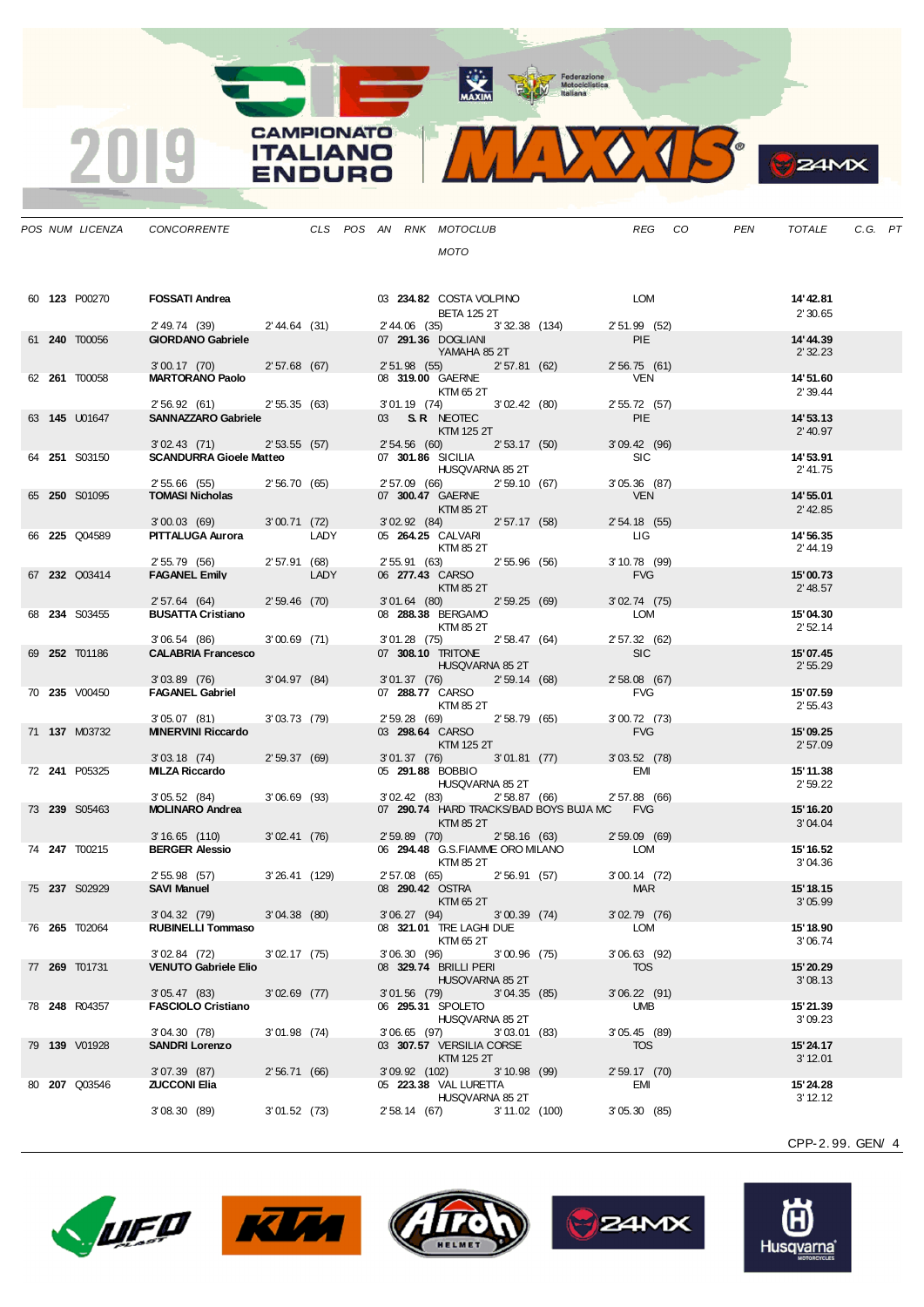MAXIM BOOR Motociclistica

VOJS.  $\mathbf{V}$ 

**B**z<sub>4MX</sub>

|  |                      | POS NUM LICENZA CONCORRENTE                            |                |      |  |                 | CLS POS AN RNK MOTOCLUB                                           |                 | REG                          | CO | PEN | TOTALE                | C.G. PT |  |
|--|----------------------|--------------------------------------------------------|----------------|------|--|-----------------|-------------------------------------------------------------------|-----------------|------------------------------|----|-----|-----------------------|---------|--|
|  |                      |                                                        |                |      |  |                 | <b>MOTO</b>                                                       |                 |                              |    |     |                       |         |  |
|  |                      |                                                        |                |      |  |                 |                                                                   |                 |                              |    |     |                       |         |  |
|  | 81 264 R01666        | <b>ZAMPATTI Francesco</b>                              |                |      |  |                 | 05 320.85 RS 77                                                   |                 | <b>LOM</b>                   |    |     | 15'24.29              |         |  |
|  |                      |                                                        |                |      |  |                 | KTM 85 2T                                                         |                 |                              |    |     | 3' 12.13              |         |  |
|  |                      | $3'03.16$ (73)                                         | 3' 17.05 (115) |      |  |                 | 3'02.27(82)                                                       | $2'59.26$ (70)  | $3'02.55$ (74)               |    |     |                       |         |  |
|  | 82 274 R04751        | <b>PASINETTI Marco</b>                                 |                |      |  |                 | 07 337.35 COSTA VOLPINO<br>YAMAHA 85 2T                           |                 | LOM                          |    |     | 15'26.97<br>3' 14.81  |         |  |
|  |                      | 3'03.50(75)                                            | 3'09.84(99)    |      |  |                 | 3'03.55(86)                                                       | 3'06.24(92)     | 3'03.84 (79)                 |    |     |                       |         |  |
|  | 83 273 T00531        | <b>PITZOI Diego</b>                                    |                |      |  |                 | 08 337.09 TORRE DELLA MELORIA<br>KTM 65 2T                        |                 | <b>TOS</b>                   |    |     | 15'28.27<br>3' 16.11  |         |  |
|  |                      | 3'16.20(109)                                           | 3'09.12(98)    |      |  |                 | 3'03.07 (85) 3'02.11 (79)                                         |                 | 2' 57.77 (63)                |    |     |                       |         |  |
|  | 84 242 R02286        | <b>MARCHESIN Pietro</b>                                |                |      |  |                 | 07 292.36 GAERNE                                                  |                 | <b>VEN</b>                   |    |     | 15'28.94              |         |  |
|  |                      | 3'05.45(82)                                            | 3'05.16(86)    |      |  |                 | KTM 85 2T<br>3'00.44 (72) 3'02.82 (81)                            |                 | 3' 15.07 (109)               |    |     | 3' 16.78              |         |  |
|  | 85 238 T00108        | <b>LOMBARDO Yuri</b>                                   |                |      |  |                 | 08 290.58 PEPE BEVAGNA                                            |                 | <b>UMB</b>                   |    |     | 15'31.03              |         |  |
|  |                      | 3'09.91(93)                                            | 3'05.73(88)    |      |  |                 | HUSQVARNA 65 2T<br>3'05.68 (93) 3'05.75 (90)                      |                 | $3'03.96$ (80)               |    |     | 3' 18.87              |         |  |
|  | 86 272 Q04457        | <b>ZULLO Andreah</b>                                   |                |      |  |                 | 06 334.30 VALLE ALCANTARA                                         |                 | <b>SIC</b>                   |    |     | 15'31.04              |         |  |
|  |                      | 3' 13.88 (104)                                         | 3'07.00(94)    |      |  |                 | KTM 85 2T<br>3'01.90 (81) 3'02.91 (82)                            |                 | 3'05.35(86)                  |    |     | 3' 18.88              |         |  |
|  | 87 133 M02502        | <b>GIVONETTI Elisa</b>                                 |                | LADY |  |                 | 03 283.39 AZEGLIO                                                 |                 | <b>PIE</b>                   |    |     | 15' 39.89             |         |  |
|  |                      |                                                        |                |      |  |                 | KTM 125 2T                                                        |                 |                              |    |     | 3'27.73               |         |  |
|  | 88 <b>401</b> U05142 | 3' 17.85 (112) 3' 06.44 (92)<br><b>LORENZI Massimo</b> |                |      |  |                 | 3'04.42 (89) 3'03.70 (84)<br>10 340.34 G.S.FIAMME ORO MILANO      |                 | $3'07.48$ (95)<br>LOM        |    |     | 15' 42.79             |         |  |
|  |                      |                                                        |                |      |  |                 | YAMAHA 65 2T                                                      |                 |                              |    |     | 3'30.63               |         |  |
|  | 89 253 T00201        | $3'09.09$ (91)<br><b>MARCHI Matteo</b>                 | 3'06.07(90)    |      |  |                 | $3'05.09$ (90)<br>08 309.36 INTIMIANO N. NOSEDA                   | 3' 12.12 (103)  | 3' 10.42 (98)<br>LOM         |    |     | 15' 43.01             |         |  |
|  |                      |                                                        |                |      |  |                 | KTM 85 2T                                                         |                 |                              |    |     | 3'30.85               |         |  |
|  | 90 271 T05235        | $3'05.69$ $(85)$<br><b>MANCINI ALUNNO Cesare</b>       | $3'03.66$ (78) |      |  | $3'29.16$ (130) | 09 332.38 GAERNE                                                  | 3'04.43 (86)    | $3'00.07$ (71)<br>VEN        |    |     | 15' 46.31             |         |  |
|  |                      |                                                        |                |      |  |                 | HUSQVARNA 65 2T                                                   |                 |                              |    |     | 3'34.15               |         |  |
|  | 91 318 U02624        | $3'08.62$ (90)<br><b>LAZZATI Gabriele</b>              | 3'06.34(91)    |      |  |                 | 3'05.24(91)<br>08 S.R. VARZI                                      | $3'16.04$ (111) | $3'10.07$ (97)<br>LOM        |    |     | 15' 46.51             |         |  |
|  |                      |                                                        |                |      |  |                 | HUSQVARNA 85 2T                                                   |                 |                              |    |     | 3' 34.35              |         |  |
|  |                      | 3' 10.60 (95) 3' 05.29 (87)                            |                |      |  |                 | 3'07.35 (98) 3'12.44 (105)<br>09 293.84 SICILIA RACING MOTORSPORT |                 | $3'10.83$ (100)              |    |     |                       |         |  |
|  | 92 245 T04028        | <b>UTECH Gennaro</b>                                   |                |      |  |                 | KTM 65 2T                                                         |                 | <b>SIC</b>                   |    |     | 15' 47.30<br>3'35.14  |         |  |
|  |                      | 3'04.13(77)                                            | 3'04.62(83)    |      |  |                 | 3'01.00 (73) 3'30.54 (131)                                        |                 | $3'07.01$ (93)<br><b>LOM</b> |    |     |                       |         |  |
|  | 93 141 R02063        | <b>FABBIANO Cesare</b>                                 |                |      |  |                 | 04 317.63 VARZI<br>KTM 125 2T                                     |                 |                              |    |     | 15' 47.72<br>3'35.56  |         |  |
|  |                      | 3'09.42(92)                                            | 3'04.49(81)    |      |  |                 | 3'00.01 (71) 2'59.98 (72)                                         |                 | $3'33.82$ (130)              |    |     |                       |         |  |
|  | 93 287 V00059        | <b>BONETTI Nicolo</b>                                  |                |      |  |                 | 05 367.53 RS 77<br>KTM 85 2T                                      |                 | LOM                          |    |     | 15' 47.72<br>3' 35.56 |         |  |
|  |                      | 3' 17.80 (111)                                         | 3' 12.95 (107) |      |  |                 | 3'05.24 (91) 3'05.70 (89)                                         |                 | $3'06.03$ (90)               |    |     |                       |         |  |
|  | 95 259 V02599        | <b>MARINI Lorenzo Marino</b>                           |                |      |  |                 | 07 315.90 SIMONCINI RACING<br>KTM 85 2T                           |                 | <b>MAR</b>                   |    |     | 15' 49.92<br>3'37.76  |         |  |
|  |                      | $3'09.99$ (94)                                         | 3'10.20(100)   |      |  |                 | 3' 20.07 (114)                                                    | 3'05.39(87)     | $3'04.27$ (83)               |    |     |                       |         |  |
|  | 96 267 V02357        | <b>TALOCCI Lorenzo</b>                                 |                |      |  |                 | 06 326.58 AMMOTORA<br>KTM 85 2T                                   |                 | LAZ                          |    |     | 15' 53.34<br>3' 41.18 |         |  |
|  |                      | 3' 12.71 (101)                                         | 3' 17.08 (116) |      |  |                 | 3'13.01 (105) 3'05.93 (91)                                        |                 | 3'04.61 (84)                 |    |     |                       |         |  |
|  | 97 258 U00552        | <b>GARZOTTO Cristian</b>                               |                |      |  |                 | 08 314.88 GAERNE<br>KAWASAKI 65 2T                                |                 | <b>VEN</b>                   |    |     | 15' 53.50<br>3' 41.34 |         |  |
|  |                      | 3' 18.20 (113)                                         | 3'04.53(82)    |      |  | $3'04.26$ (87)  |                                                                   | $3'15.62$ (110) | $3'10.89$ (101)              |    |     |                       |         |  |
|  | 98 266 S03847        | <b>MANCINI Daniele</b>                                 |                |      |  |                 | 08 322.09 PONTE SAN GIOVANNI<br>KTM 65 2T                         |                 | UMB                          |    |     | 15' 55.70<br>3' 43.54 |         |  |
|  |                      | $3'12.54$ (100)                                        | $3'07.09$ (95) |      |  | 3'04.33(88)     |                                                                   | $3'09.86$ (97)  | 3'21.88 (121)                |    |     |                       |         |  |
|  | 99 282 R02991        | <b>AUTELITANO Luca</b>                                 |                |      |  |                 | 05 353.63 IGLESIAS                                                |                 | SAR                          |    |     | 15' 57.64             |         |  |
|  |                      | $3'11.48$ (98)                                         | 3' 10.22 (101) |      |  | $3'09.18$ (101) | HUSQVARNA 85 2T                                                   | 3'06.82(93)     | 3' 19.94 (118)               |    |     | 3' 45.48              |         |  |
|  | 100 254 V03474       | <b>RABAGLIA Christian</b>                              |                |      |  |                 | 06 311.25 A.M.CROCIATI PARMA                                      |                 | EMI                          |    |     | 16'01.16              |         |  |
|  |                      | 3' 14.73 (106)                                         | 3' 16.29 (110) |      |  | 3' 11.34 (104)  | HUSQVARNA 85 2T                                                   | 3'11.63 (102)   | 3'07.17 (94)                 |    |     | 3'49.00               |         |  |
|  | 101 403 U05148       | <b>MARIOLI Cristian</b>                                |                |      |  |                 | 10 351.21 COSTA VOLPINO                                           |                 | <b>LOM</b>                   |    |     | 16'02.62              |         |  |
|  |                      | 3'11.77(99)                                            | 3' 12.00 (105) |      |  | 3'13.80(107)    | YAMAHA 65 2T                                                      | $3'13.59$ (107) | $3'11.46$ (102)              |    |     | 3'50.46               |         |  |
|  |                      |                                                        |                |      |  |                 |                                                                   |                 |                              |    |     |                       |         |  |

**CAMPIONATO** 

**ITALIANO** 

**ENDURO** 

2019











Husqvarna®

CPP-2. 99. GEN/ 5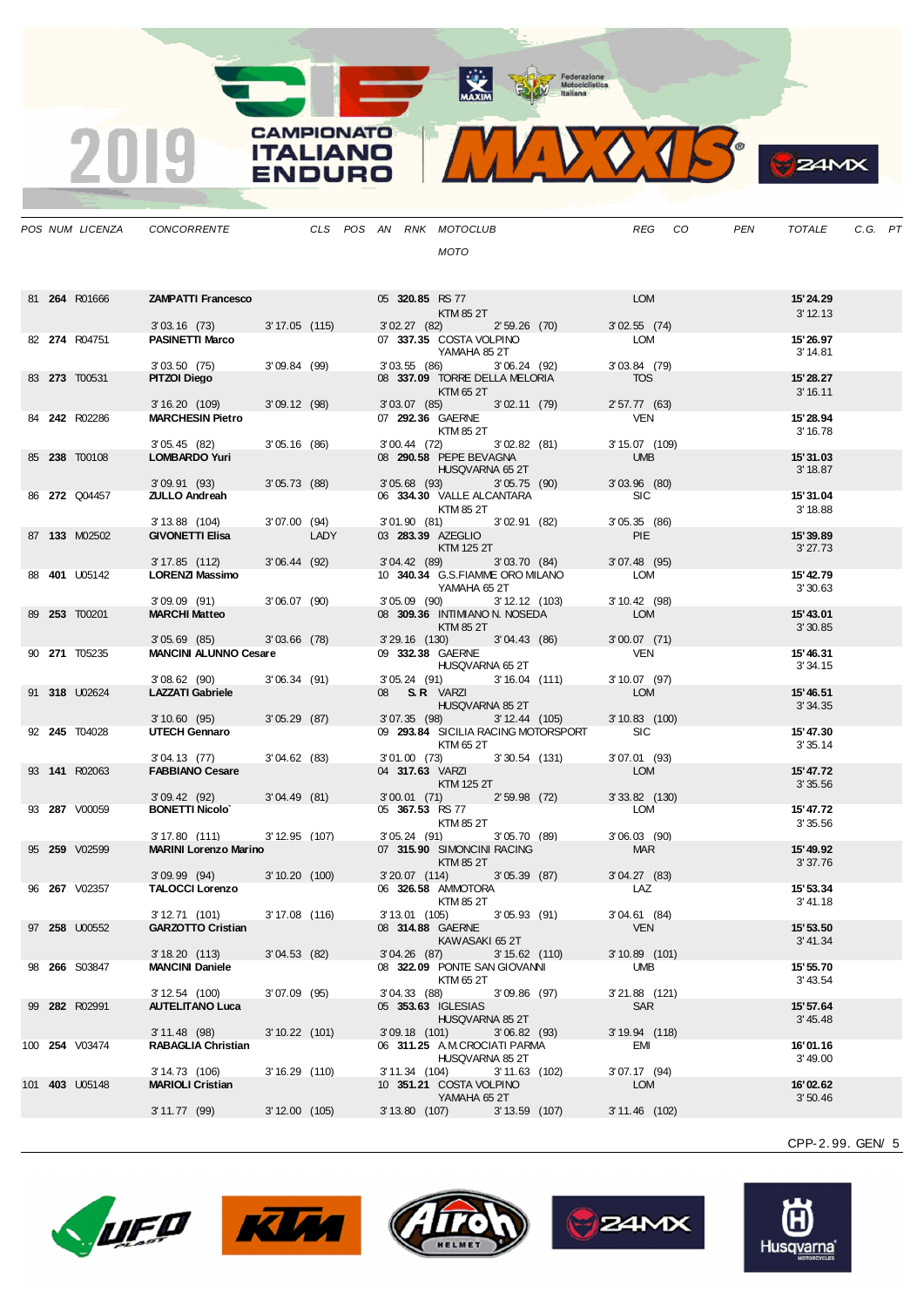MAXIM Rederazione

VOTS.  $\mathbf{V}$ 

**CAMPIONATO** 

**ITALIANO** 

**ENDURO** 

2019

|  | POS NUM LICENZA       | CONCORRENTE                                               |                  | CLS POS AN RNK MOTOCLUB |                  |                                                          | REG CO                        | PEN | TOTALE               | C.G. PT |  |
|--|-----------------------|-----------------------------------------------------------|------------------|-------------------------|------------------|----------------------------------------------------------|-------------------------------|-----|----------------------|---------|--|
|  |                       |                                                           |                  |                         |                  | <b>MOTO</b>                                              |                               |     |                      |         |  |
|  |                       |                                                           |                  |                         |                  |                                                          |                               |     |                      |         |  |
|  |                       |                                                           |                  |                         |                  |                                                          |                               |     |                      |         |  |
|  | 102 277 U00129        | <b>CABASS Davide</b>                                      |                  |                         |                  | 09 345.95 CARSO<br>KTM 65 2T                             | <b>FVG</b>                    |     | 16'02.66<br>3'50.50  |         |  |
|  |                       | 3' 13.04 (102) 3' 09.11 (97)                              |                  |                         |                  | 3'08.03 (99) 3'19.97 (113)                               | $3'12.51$ (103)               |     |                      |         |  |
|  | 103 268 T00179        | <b>VERGASSOLA Jacopo</b>                                  |                  |                         |                  | 08 328.79 SARZANA                                        | TOS                           |     | 16'04.81             |         |  |
|  |                       | 3'18.20(113)                                              | 3'10.51(102)     |                         |                  | HUSQVARNA 65 2T<br>3' 13.49 (106)<br>3'09.52(96)         | $3'13.09$ (105)               |     | 3'52.65              |         |  |
|  | 104 291 V02249        | ROCCATO Tommaso                                           |                  |                         |                  | 08 381.49 TRE LAGHI DUE                                  | LOM                           |     | 16'04.94             |         |  |
|  |                       |                                                           |                  |                         |                  | HUSQVARNA 85 2T                                          |                               |     | 3'52.78              |         |  |
|  | 105 278 V03406        | 3' 14.97 (108)<br><b>MEAZZINI Francesco</b>               | 3'16.47(112)     |                         |                  | 3'09.00(100)<br>3' 11.31 (101)<br>07 347.33 A.M. ARETINA | $3'13.19$ (106)<br><b>TOS</b> |     | 16'05.13             |         |  |
|  |                       |                                                           |                  |                         |                  | KTM 85 2T                                                |                               |     | 3'52.97              |         |  |
|  |                       | $3'20.60$ (116)                                           | 3' 14.90 (109)   |                         |                  | 3' 17.39 (112) 3' 08.11 (95)                             | 3'04.13(82)                   |     |                      |         |  |
|  | 106 233 U00511        | <b>FERSINI Matteo</b>                                     |                  |                         |                  | 07 283.47 S.A.C.E.<br>KTM 85 2T                          | PUG                           |     | 16' 10.93<br>3'58.77 |         |  |
|  |                       | $3'32.46$ (130)                                           | 2'53.48(56)      |                         |                  | 3' 36.82 (140) 3' 10.37 (98)                             | 2' 57.80 (64)                 |     |                      |         |  |
|  | 107 410 U04633        | <b>CAGNONI Mattia</b>                                     |                  |                         |                  | 10 S.R. BERGAMO                                          | LOM                           |     | 16'33.15             |         |  |
|  |                       | 3' 14.81 (107)                                            | 3'19.20(118)     |                         |                  | YAMAHA 65 2T<br>3' 19.53 (113) 3' 21.05 (115)            | $3'18.56$ (113)               |     | 4' 20.99             |         |  |
|  | 108 256 T01503        | <b>GIULIANI Matteo</b>                                    |                  |                         |                  | 08 313.31 PRATO                                          | TOS                           |     | 16'34.87             |         |  |
|  |                       |                                                           |                  |                         |                  | YAMAHA 85 2T                                             |                               |     | 4' 22.71             |         |  |
|  | 109 319 V00231        | 3'04.57(80)<br><b>CORNIANI Riccardo</b>                   | 3'06.01(89)      |                         |                  | 3'01.37 (76) 3'01.84 (78)<br>06 S.R. CAIRATESE           | 4'21.08 (152)<br>LOM          |     | 16'35.31             |         |  |
|  |                       |                                                           |                  |                         |                  | KTM 85 2T                                                |                               |     | 4' 23.15             |         |  |
|  |                       | 3'21.41 (117) 3'14.08 (108)                               |                  |                         |                  | 3' 25.54 (125) 3' 14.22 (108)                            | $3'20.06$ (119)               |     |                      |         |  |
|  | 110 292 S05041        | <b>FANTICINI Leonardo</b>                                 |                  |                         |                  | 08 389.32 FORNOVO<br>YAMAHA 85 2T                        | EMI                           |     | 16'36.10<br>4' 23.94 |         |  |
|  |                       | 3'24.09 (118) 3'21.18 (122)                               |                  |                         |                  | 3' 15.60 (109) 3' 17.80 (112)                            | $3'17.43$ (110)               |     |                      |         |  |
|  | 111 226 R02458        | PERNECHELE Floriano Empo                                  |                  |                         |                  | 06 271.79 GAERNE                                         | <b>VEN</b>                    |     | 16'37.74             |         |  |
|  |                       | 3' 14.29 (105)                                            | 3' 11.44 (103)   |                         |                  | KAWASAKI 85 2T<br>3'06.28(95)<br>$3'50.71$ (143)         | $3'15.02$ (108)               |     | 4' 25.58             |         |  |
|  | 112 289 U01260        | DELLAI Benedetta LADY                                     |                  |                         |                  | 06 374.46 CIVEZZANO                                      | PTR                           |     | 16'40.19             |         |  |
|  |                       |                                                           |                  |                         |                  | HUSQVARNA 85 2T                                          |                               |     | 4'28.03              |         |  |
|  | 113 276 U02126        | 3' 28.47 (125) 3' 16.96 (114)<br><b>CARTA BROCCA Elia</b> |                  |                         |                  | 3' 16.50 (110) 3' 14.60 (109)<br>05 345.74 DORGALI       | $3'23.66$ (123)<br>SAR        |     | 16'41.45             |         |  |
|  |                       |                                                           |                  |                         |                  | KTM 85 2T                                                |                               |     | 4' 29.29             |         |  |
|  |                       | 3'10.75(96)                                               | $3'25.14$ (124)  |                         | $3' 47.88$ (148) | 3' 12.32 (104)                                           | 3'05.36(87)                   |     |                      |         |  |
|  | 114 296 T00476        | <b>GAZZARI Carlos</b>                                     |                  |                         |                  | 06 405.04 ALTA VAL TREBBIA<br>SUZUKI 85 2T               | <b>LIG</b>                    |     | 16'41.58<br>4' 29.42 |         |  |
|  |                       | $3'20.57$ (115)                                           | $3'20.11$ (120)  |                         |                  | 3'22.76 (120)<br>3'20.39 (114)                           | $3'17.75$ (112)               |     |                      |         |  |
|  | 115 <b>260</b> T05491 | <b>ALVISI Nicolo</b>                                      |                  |                         |                  | 09 317.28 G.S.FIAMME ORO MILANO                          | <b>LOM</b>                    |     | 16' 45.80            |         |  |
|  |                       | $3' 13.37$ (103)                                          | $3' 12.12$ (106) |                         |                  | KTM 65 2T<br>3' 34.90 (134) 3' 26.53 (127)               | $3'18.88$ (115)               |     | 4'33.64              |         |  |
|  | 116 270 T03648        | <b>CIRIGNOTTA Angelo Mose</b>                             |                  |                         |                  | 08 331.21 BOBBIO                                         | EMI                           |     | 16' 58.73            |         |  |
|  |                       |                                                           |                  |                         |                  | HUSQVARNA 65 2T                                          |                               |     | 4' 46.57             |         |  |
|  | 117 280 S02979        | $3'25.54$ (121)<br><b>ADAMO Alessio</b>                   | 3'27.14 (130)    |                         |                  | 3'21.42 (117) 3'22.16 (118)<br>08 348.86 SICILIA         | 3' 22.47 (122)<br><b>SIC</b>  |     | 17'00.43             |         |  |
|  |                       |                                                           |                  |                         |                  | YAMAHA 65 2T                                             |                               |     | 4' 48.27             |         |  |
|  |                       | $3'26.28$ (123)                                           | $3'20.85$ (121)  |                         | $3'21.00$ (115)  | $3'21.99$ (117)                                          | $3'30.31$ (126)               |     |                      |         |  |
|  | 118 <b>404</b> V01165 | <b>SCIPIONI Kevin</b>                                     |                  |                         |                  | 10 352.57 SIMONCINI RACING<br>KTM 65 2T                  | <b>MAR</b>                    |     | 17'00.44<br>4' 48.28 |         |  |
|  |                       | 3'28.97 (126)                                             | 3'25.28 (125)    |                         | $3'24.59$ (123)  | 3'22.90 (120)                                            | 3' 18.70 (114)                |     |                      |         |  |
|  | 119 309 R01986        | <b>FIORILLI Niccolo'</b>                                  |                  |                         |                  | 06 689.99 BRILLI PERI                                    | <b>TOS</b>                    |     | 17'01.95             |         |  |
|  |                       | $3'27.78$ (124)                                           | $3'27.18$ (131)  |                         | $3'24.44$ (122)  | <b>KTM 85 2T</b><br>3'22.70(119)                         | $3'19.85$ (117)               |     | 4' 49.79             |         |  |
|  | 120 283 T01223        | <b>TORNABONI Nicolas</b>                                  |                  |                         |                  | 07 355.26 PELLICORSE                                     | TOS                           |     | 17'02.15             |         |  |
|  |                       |                                                           |                  |                         |                  | KTM 85 2T                                                |                               |     | 4' 49.99             |         |  |
|  | 121 <b>284 U00168</b> | 3' 30.11 (128)<br><b>FRANCHINI Manuel</b>                 | $3'25.75$ (127)  |                         | $3'24.00$ (121)  | $3'24.81$ (123)<br>09 358.24 CROSTOLO                    | $3'17.48$ (111)<br>EMI        |     | 17'04.57             |         |  |
|  |                       |                                                           |                  |                         |                  | HUSQVARNA 65 2T                                          |                               |     | 4' 52.41             |         |  |
|  |                       | 3'37.81 (132)                                             | $3'19.68$ (119)  |                         | $3'25.12$ (124)  | $3'28.93$ (129)                                          | 3' 13.03 (104)                |     |                      |         |  |
|  | 122 <b>275</b> S02126 | <b>MANCINI Matteo</b>                                     |                  |                         |                  | 07 338.11 PONTE SAN GIOVANNI<br>HUSQVARNA 85 2T          | <b>UMB</b>                    |     | 17'08.21<br>4'56.05  |         |  |
|  |                       | $3'48.63$ (148)                                           | 3'16.54(113)     |                         | $3'16.96$ (111)  | 3' 13.40 (106)                                           | $3'32.68$ (128)               |     |                      |         |  |

CPP-2. 99. GEN/ 6

**S**ZAMX









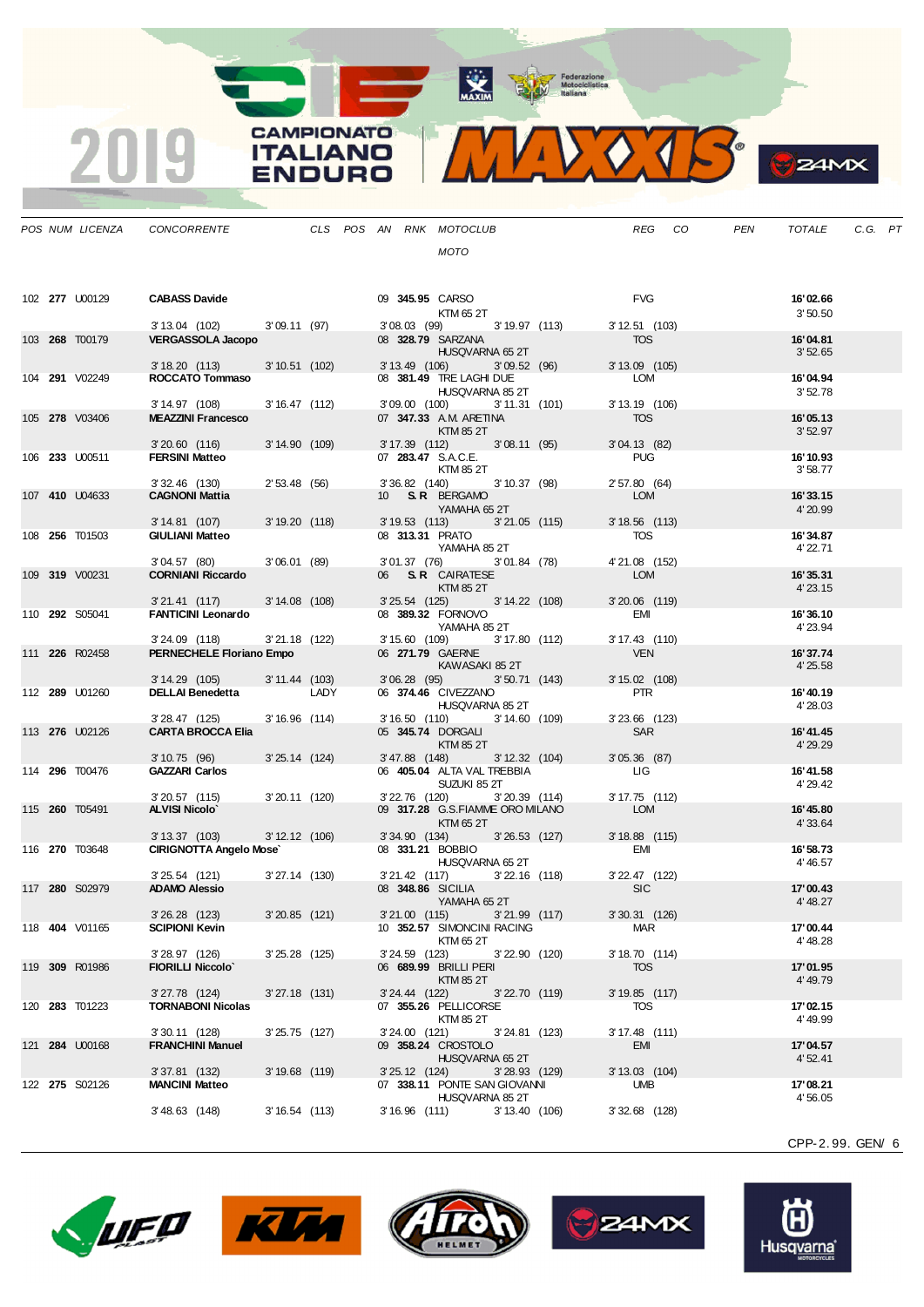Maxim Metociclistica

**CAMPIONATO** 

**ITALIANO** 

**ENDURO** 

 $\overline{2}$ 

|  | POS NUM LICENZA       | CONCORRENTE                                  |                  |      |  |                 | CLS POS AN RNK MOTOCLUB                                               |                  |                       | <b>REG</b> | CO | <b>PEN</b> | <b>TOTALE</b>         | C.G. PT |  |
|--|-----------------------|----------------------------------------------|------------------|------|--|-----------------|-----------------------------------------------------------------------|------------------|-----------------------|------------|----|------------|-----------------------|---------|--|
|  |                       |                                              |                  |      |  |                 | <b>MOTO</b>                                                           |                  |                       |            |    |            |                       |         |  |
|  | 123 285 U00432        | <b>GRASSI Gabriel</b>                        |                  |      |  |                 | 09 364.92 BERGAMO                                                     |                  |                       | <b>LOM</b> |    |            | 17' 15.47             |         |  |
|  |                       | 3'25.50(120)                                 | $3'19.01$ (117)  |      |  |                 | YAMAHA 65 2T<br>3'26.54 (126) 3'29.41 (130)                           |                  | $3'35.01$ (132)       |            |    |            | 5'03.31               |         |  |
|  | 124 314 T03238        | <b>GATTI Mattia</b>                          |                  |      |  |                 | 08 S.R CAIRATESE<br>KTM 85 2T                                         |                  | LOM                   |            |    |            | 17' 16.09<br>5'03.93  |         |  |
|  |                       | 3'40.99 (140)                                | $3'31.49$ (135)  |      |  | 3'21.02 (116)   |                                                                       | 3'21.27(116)     | 3'21.32 (120)         |            |    |            |                       |         |  |
|  | 125 140 U04784        | <b>MANDIROLA Nicolo'</b><br>4' 57.19 (158)   | 3'16.32(111)     |      |  |                 | 04 311.91 VALLE STAFFORA<br>KTM 125 2T<br>2' 59.15 (68) 3' 00.17 (73) |                  | 3'03.31(77)           | <b>LOM</b> |    |            | 17' 16.14<br>5'03.98  |         |  |
|  | 126 301 T04814        | <b>PRETTO Tommaso</b>                        |                  |      |  |                 | 09 441.89 BRILLI PERI                                                 |                  |                       | TOS        |    |            | 17' 16.72             |         |  |
|  |                       |                                              |                  |      |  |                 | HUSQVARNA 65 2T                                                       |                  |                       |            |    |            | 5'04.56               |         |  |
|  | 127 406 U03681        | $3'30.61$ (129)<br>PIZZETTI Riccardo         | $3'29.86$ (134)  |      |  |                 | 3'21.51 (118) 3'28.63 (128)<br>10 382.92 ISOLA D'ELBA<br>YAMAHA 652T  |                  | 3' 26.11 (124)<br>TOS |            |    |            | 17'25.67<br>5' 13.51  |         |  |
|  |                       | 3' 44.50 (145)                               | $3'25.97$ (128)  |      |  |                 | 3' 36.12 (138) 3' 24.73 (122)                                         |                  | $3'14.35$ (107)       |            |    |            |                       |         |  |
|  | 128 <b>295</b> T04186 | <b>GROSSI Giacomo</b>                        |                  |      |  |                 | 09 396.68 CROSTOLO<br>KTM 65 2T                                       |                  |                       | EMI        |    |            | 17' 26.82<br>5' 14.66 |         |  |
|  | 129 257 Q00600        | 3'32.70 (131)<br><b>FRANCHINI Andrea</b>     | 3'33.30(138)     |      |  |                 | 3'27.75 (129)<br>05 314.38 CROSTOLO                                   | 3'25.62 (125)    | $3'27.45$ (125)       | EMI        |    |            | 17' 26.84             |         |  |
|  |                       |                                              |                  |      |  |                 | HUSQVARNA 85 2T                                                       |                  |                       |            |    |            | 5' 14.68              |         |  |
|  | 130 279 V01163        | 3'07.50 (88)<br>PORTESI Leonardo             | 4'58.00 (158)    |      |  |                 | 3' 10.28 (103)<br>06 348.36 SIMONCINI RACING                          | 3'06.97(94)      | $3'04.09$ (81)        | <b>MAR</b> |    |            | 17' 27.33             |         |  |
|  |                       |                                              |                  |      |  |                 | HUSQVARNA 85 2T                                                       |                  |                       |            |    |            | 5' 15.17              |         |  |
|  |                       | 3'24.74 (119)                                | 3'25.43 (126)    |      |  |                 | 3' 39.11 (143)                                                        | $3'24.12$ (121)  | $3'33.93$ (131)       |            |    |            |                       |         |  |
|  | 131 262 R04531        | <b>BONANNI Michele</b>                       |                  |      |  |                 | 07 319.64 ENDURISTISTRETTI<br>KTM 85 2T                               |                  |                       | LAZ        |    |            | 17' 30.86<br>5' 18.70 |         |  |
|  |                       | 3' 44.18 (144)                               | $3'29.64$ (133)  |      |  | 3'31.54(132)    |                                                                       | 3'26.22 (126)    | 3' 19.28 (116)        |            |    |            |                       |         |  |
|  | 132 299 U00488        | <b>PANCIROLI Federico</b>                    |                  |      |  |                 | 09 421.96 VAL LURETTA<br>HUSQVARNA 65 2T                              |                  | EMI                   |            |    |            | 17'44.11<br>5' 31.95  |         |  |
|  |                       | 3'25.72 (122)                                | $3'22.15$ (123)  |      |  |                 | $3'21.52$ (119)                                                       | $3'52.44$ (146)  | $3'$ 42.28 $(139)$    |            |    |            |                       |         |  |
|  | 133 298 R00781        | SONCIN Isabella                              |                  | LADY |  |                 | 05 416.71 VARZI<br>HUSQVARNA 85 2T                                    |                  |                       | LOM        |    |            | 17' 47.69<br>5' 35.53 |         |  |
|  |                       | 3'29.33 (127)                                | 3' 41.71 (144)   |      |  |                 | 3' 27.65 (128) 3' 32.18 (133)                                         |                  | $3'36.82$ (135)       |            |    |            |                       |         |  |
|  | 134 293 Q04772        | <b>GIVONETTI Elena</b>                       |                  | LADY |  |                 | 05 389.72 AZEGLIO<br>KTM 85 2T                                        |                  |                       | PIE        |    |            | 17' 54.93<br>5' 42.77 |         |  |
|  |                       | 3'40.17 (137)                                | $3'32.02$ (136)  |      |  |                 | 3'39.15 (144) 3'30.71 (132)                                           |                  | $3'32.88$ (129)       |            |    |            |                       |         |  |
|  | 135 <b>316</b> U01507 | <b>DURANTE Ettore</b>                        |                  |      |  |                 | 09 S.R. FUORINGIRO SAVONA<br>KTM 65 2T                                |                  | <b>LIG</b>            |            |    |            | 17' 58.41<br>5' 46.25 |         |  |
|  | 136 <b>405</b> U04247 | 3' 44.15 (143)<br><b>MANCA Enis Giuseppe</b> | $3'35.23$ (140)  |      |  |                 | 3' 33.38 (133) 3' 33.29 (135)<br>10 380.99 PONTE SAN GIOVANNI         |                  | $3'32.36$ (127)       | UMB        |    |            | 18'03.37              |         |  |
|  |                       |                                              |                  |      |  |                 | YAMAHA 652T                                                           |                  |                       |            |    |            | 5'51.21               |         |  |
|  | 137 408 U04411        | 3'41.80 (142)<br><b>USLENGHI Riccardo</b>    | 3'35.37(141)     |      |  |                 | 3'35.96 (137) 3'35.01 (136)<br>10 486.59 FAST TEAM                    |                  | 3'35.23(133)          | LOM        |    |            |                       |         |  |
|  |                       |                                              |                  |      |  |                 | KTM 65 2T                                                             |                  |                       |            |    |            | 18'04.19<br>5'52.03   |         |  |
|  |                       | 3'40.76 (139)                                | $3'32.15$ (137)  |      |  | $3'26.63$ (127) |                                                                       | 3' 43.32 (142)   | 3' 41.33 (136)        |            |    |            |                       |         |  |
|  | 138 303 V02372        | <b>SIMONE Amedeo</b>                         |                  |      |  |                 | 08 449.77 TRE LAGHI DUE<br>HUSQVARNA 85 2T                            |                  |                       | LOM        |    |            | 18'06.86<br>5' 54.70  |         |  |
|  |                       | 3'39.46 (135)                                | 3'46.81 (147)    |      |  |                 | 3'30.13 (131) 3'25.51 (124)                                           |                  | 3' 44.95 (142)        |            |    |            |                       |         |  |
|  | 139 <b>315</b> T05466 | <b>GIACCONE Federico</b>                     |                  |      |  |                 | 07 S.R. CAIRATESE<br>KTM 85 2T                                        |                  |                       | <b>LOM</b> |    |            | 18' 12.60<br>6'00.44  |         |  |
|  |                       | 3' 41.71 (141)                               | 3'27.80(132)     |      |  | $3'38.99$ (142) |                                                                       | 3' 42.07 (141)   | $3'$ 42.03 $(138)$    |            |    |            |                       |         |  |
|  | 140 304 T05267        | <b>GENTILE Edoardo</b>                       |                  |      |  |                 | 07 477.98 PONTE SAN GIOVANNI<br>KTM 85 2T                             |                  |                       | UMB        |    |            | 18'30.51<br>6' 18.35  |         |  |
|  | 141 305 U01223        | 3'39.68 (136)<br><b>BOANO Jeremy</b>         | $3'37.08$ (142)  |      |  | $3'36.57$ (139) | 09 478.95 DOGLIANI                                                    | $3'55.83$ (149)  | 3'41.35 (137)<br>PIE  |            |    |            | 18'32.02              |         |  |
|  |                       |                                              |                  |      |  |                 | YAMAHA 652T                                                           |                  |                       |            |    |            | 6' 19.86              |         |  |
|  | 142 288 T03906        | 3' 45.26 (146)<br><b>ZORDAN Mirco</b>        | $3' 41.55$ (143) |      |  | 3'38.11(141)    | 07 371.90 CIVEZZANO                                                   | $3' 41.16$ (139) | 3' 45.94 (144)        | PTR        |    |            | 18'35.13              |         |  |
|  |                       |                                              |                  |      |  |                 | HUSQVARNA 85 2T                                                       |                  |                       |            |    |            | 6'22.97               |         |  |
|  | 143 312 T00153        | 3'38.10 (133)                                | 3' 41.94 (145)   |      |  | 3'41.09 (146)   |                                                                       | $3'51.45$ (145)  | 3'42.55 (140)         |            |    |            |                       |         |  |
|  |                       | <b>BERNINI Marco</b>                         |                  |      |  |                 | 06 S.R VAL LURETTA<br><b>KTM 85 2T</b>                                |                  | EMI                   |            |    |            | 18' 47.56<br>6' 35.40 |         |  |
|  |                       | $3'55.34$ (150)                              | $3'50.45$ (150)  |      |  | 3'35.33(135)    |                                                                       | 3' 41.17 (140)   | 3' 45.27 (143)        |            |    |            |                       |         |  |

CPP-2. 99. GEN/ 7









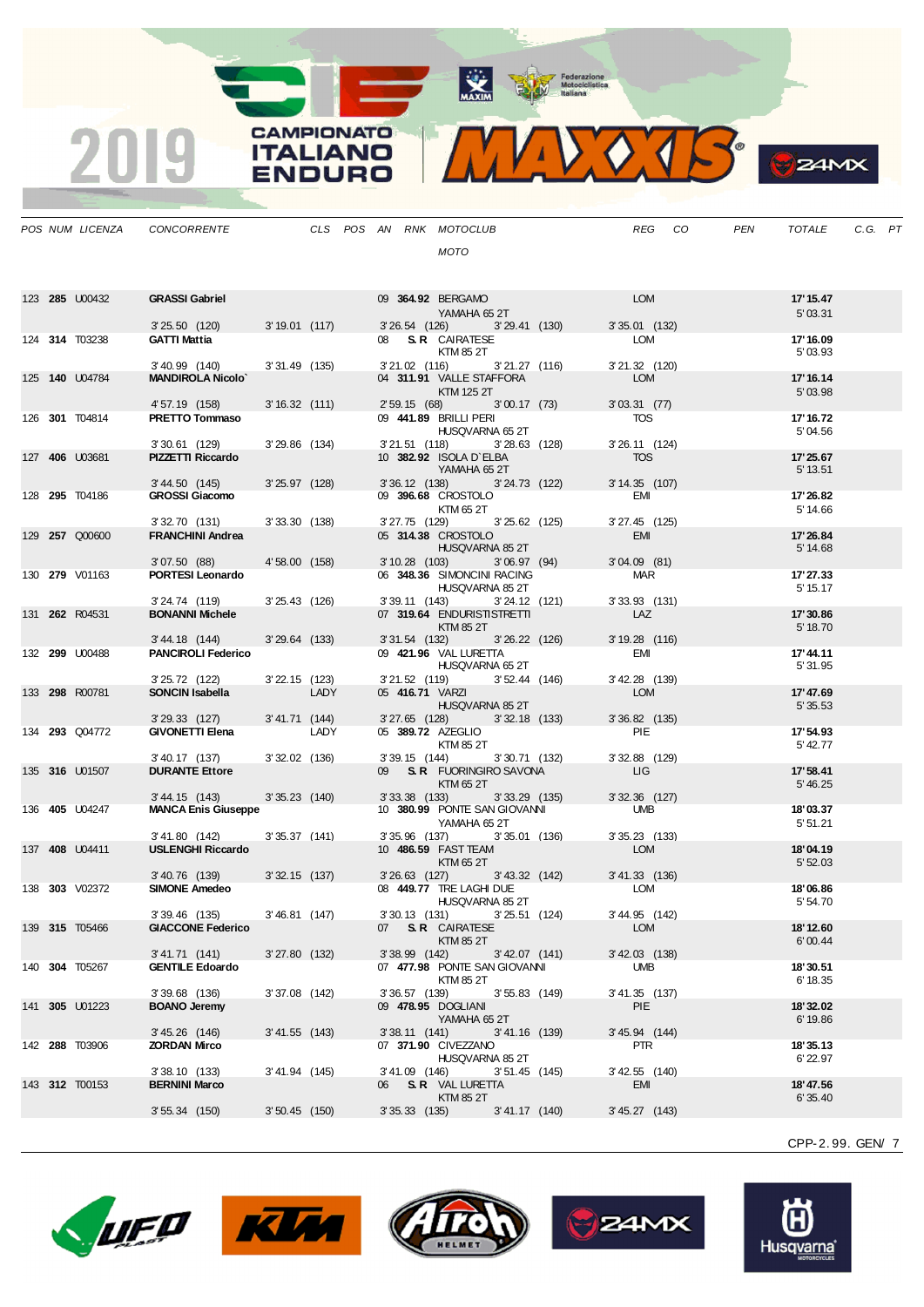Federazione<br>
Motociclistica<br>
taliana

**WAXIM** 

**CAMPIONATO** 

**ITALIANO** 

VDURO



|             | POS NUM LICENZA       | CONCORRENTE                                 |                 |  |    |                 | CLS POS AN RNK MOTOCLUB                        |                 |  | <b>REG</b>                    | CO |                                | <b>PEN</b> | <b>TOTALE</b>        | C.G. PT |  |
|-------------|-----------------------|---------------------------------------------|-----------------|--|----|-----------------|------------------------------------------------|-----------------|--|-------------------------------|----|--------------------------------|------------|----------------------|---------|--|
|             |                       |                                             |                 |  |    |                 | <b>MOTO</b>                                    |                 |  |                               |    |                                |            |                      |         |  |
|             |                       |                                             |                 |  |    |                 |                                                |                 |  |                               |    |                                |            |                      |         |  |
|             |                       |                                             |                 |  |    |                 |                                                |                 |  |                               |    |                                |            |                      |         |  |
|             | 144 307 T05434        | <b>BERGAMASCO Alessandro</b>                |                 |  |    |                 | 09 507.83 ISONTINO                             |                 |  | <b>FVG</b>                    |    |                                |            | 18'57.37             |         |  |
|             |                       | 3' 40.31 (138)                              | 4'03.98 (153)   |  |    | 4'00.39 (151)   | KTM 65 2T                                      | 3'37.37(137)    |  | $3'35.32$ (134)               |    |                                |            | 6' 45.21             |         |  |
|             | 145 313 T00155        | <b>MARCHETTO Davide Marco</b>               |                 |  |    |                 | 08 S.R. VAL LURETTA                            |                 |  | <b>EMI</b>                    |    |                                |            | 19'21.33             |         |  |
|             |                       |                                             |                 |  |    |                 | KAWASAKI 85 2T                                 |                 |  |                               |    |                                |            | 7'09.17              |         |  |
|             | 146 <b>402</b> U01728 | $3'49.27$ (149)<br><b>GIRALDI Duccio</b>    | $3'54.79$ (152) |  |    | 3' 47.55 (147)  | 10 346.28 PELLICORSE                           | $3'57.29$ (150) |  | $3'52.43$ (149)<br><b>TOS</b> |    |                                |            | 19'23.20             |         |  |
|             |                       |                                             |                 |  |    |                 | HUSQVARNA 65 2T                                |                 |  |                               |    |                                |            | 7' 11.04             |         |  |
|             |                       | $3'$ 48.53 $(147)$                          | $3'33.95$ (139) |  |    | 4' 11.60 (154)  |                                                | $3'59.96$ (151) |  | 3' 49.16 (146)                |    |                                |            |                      |         |  |
|             | 147 317 U01544        | <b>CRISTIANI Naoc Tuan</b>                  |                 |  |    |                 | 07 S.R. VAL LURETTA<br>KTM 85 2T               |                 |  | EMI                           |    |                                |            | 19'31.37<br>7' 19.21 |         |  |
|             |                       | 4'06.16 (154)                               | 4' 23.91 (155)  |  |    | $3'35.49$ (136) |                                                | 3'37.68 (138)   |  | 3' 48.13 (145)                |    |                                |            |                      |         |  |
|             | 148 <b>407</b> V00710 | <b>BECCARI Simone</b>                       |                 |  |    |                 | 10 386.94 EL CIODO                             |                 |  | <b>VEN</b>                    |    |                                |            | 19' 43.03            |         |  |
|             |                       | 4' 02.94 (152)                              | 3'49.80(148)    |  |    | 4'04.76 (153)   | HUSQVARNA 65 2T                                | $3'55.01$ (147) |  | $3'50.52$ (147)               |    |                                |            | 7' 30.87             |         |  |
|             | 149 302 U03985        | <b>MENI Filippo</b>                         |                 |  |    |                 | 09 445.61 COSTA VOLPINO                        |                 |  | <b>LOM</b>                    |    |                                |            | 19' 48.82            |         |  |
|             |                       |                                             |                 |  |    |                 | KAWASAKI 65 2T                                 |                 |  |                               |    |                                |            | 7'36.66              |         |  |
|             | 150 297 T00858        | $3'58.36$ (151)<br><b>BARNI Francesco</b>   | $3'52.12$ (151) |  |    | 4' 12.26 (155)  | 08 416.39 PRATO                                | $3'55.48$ (148) |  | $3'50.60$ (148)<br><b>TOS</b> |    |                                |            | 19'53.21             |         |  |
|             |                       |                                             |                 |  |    |                 | YAMAHA 65 2T                                   |                 |  |                               |    |                                |            | 7'41.05              |         |  |
|             | 151 294 T03239        | 4' 18.01 (155)<br><b>CAMBIANICA Filippo</b> | 4'04.17 (154)   |  |    | $3'55.43$ (150) | 09 394.76 COSTA VOLPINO                        | $3'50.93$ (144) |  | 3'44.67 (141)<br><b>LOM</b>   |    |                                |            | 20'11.98             |         |  |
|             |                       |                                             |                 |  |    |                 | KTM 65 2T                                      |                 |  |                               |    |                                |            | 7'59.82              |         |  |
|             |                       | 4' 05.72 (153)                              | $3'50.21$ (149) |  |    | 3'54.40(149)    |                                                | 4' 01.72 (152)  |  | 4' 19.93 (151)                |    |                                |            |                      |         |  |
|             | 152 409 V01695        | <b>BERNI Federico</b>                       |                 |  |    |                 | 11 554.28 OFFROAD XXL<br>KTM 65 2T             |                 |  | LAZ                           |    |                                |            | 23'00.59<br>10'48.43 |         |  |
|             |                       | 4'24.42 (156)                               | 5' 33.47 (160)  |  |    | 4' 02.02 (152)  |                                                | 4'58.76 (153)   |  | 4'01.92 (150)                 |    |                                |            |                      |         |  |
|             | 153 320 V00558        | <b>PORTONE Thomas</b>                       |                 |  |    |                 | 09 <b>S.R.</b> S.A.C.E.                        |                 |  | <b>PUG</b>                    |    |                                |            | 26'34.19             |         |  |
|             |                       | 4'30.48 (157)                               | 4'31.31 (156)   |  |    |                 | YAMAHA 652T<br>4' 49.85 (156) 7' 13.48 (155)   |                 |  | 5' 29.07 (154)                |    |                                |            | 14' 22.03            |         |  |
|             | 154 308 U03977        | <b>SPENSIERI Michele</b>                    |                 |  |    | 06 577.11 DG    |                                                |                 |  | <b>ABR</b>                    |    |                                |            | 30'26.68             |         |  |
|             |                       |                                             |                 |  |    |                 | HUSQVARNA 85 2T                                |                 |  |                               |    |                                |            | 18' 14.52            |         |  |
|             | 155 322 V02128        | 7'41.58 (161)<br><b>MONASTERO Manuele</b>   | 4'39.66 (157)   |  |    |                 | 7'21.71 (159)<br>08 <b>S.R.</b> VARZI          | 5' 27.01 (154)  |  | 5' 16.72 (153)<br><b>LOM</b>  |    |                                |            | 34'21.76             |         |  |
|             |                       |                                             |                 |  |    |                 | KAWASAKI 652T                                  |                 |  |                               |    |                                |            | 22'09.60             |         |  |
|             |                       | 6'29.37 (160) 5'41.33 (161)                 |                 |  |    |                 | 5' 34.42 (157) 10' 31.97 (156)                 |                 |  | $6'04.67$ (155)               |    |                                |            |                      |         |  |
| NON PARTITI |                       |                                             |                 |  |    |                 |                                                |                 |  |                               |    |                                |            |                      |         |  |
|             |                       |                                             |                 |  |    |                 |                                                |                 |  |                               |    |                                |            |                      |         |  |
|             | 116 P03588            | <b>DI CRESCENZO Mirko</b>                   |                 |  |    | 04 220.23 DG    | KTM 125 2T                                     |                 |  |                               |    | ABR NP 4^ PROVA PAR - PARTENZA |            |                      |         |  |
|             | 125 P06273            | <b>CASADEI Simone</b>                       |                 |  |    |                 | 04 240.24 VAL LURETTA                          |                 |  |                               |    | EMI NP 4^ PROVA PAR - PARTENZA |            |                      |         |  |
|             |                       |                                             |                 |  |    |                 | HUSQVARNA 125 2T                               |                 |  |                               |    |                                |            |                      |         |  |
|             | 286 U01542            | <b>CALASTRI Mattia</b>                      |                 |  |    |                 | 09 365.97 VAL LURETTA<br>YAMAHA 652T           |                 |  |                               |    | EMI NP 4^ PROVA PAR - PARTENZA |            |                      |         |  |
|             | 321 V00605            | <b>LABBATE Antonio</b>                      |                 |  | 07 |                 | <b>S. R</b> VALLE STAFFORA                     |                 |  |                               |    | LOM NP 4^ PROVA PAR - PARTENZA |            |                      |         |  |
|             |                       |                                             |                 |  |    |                 | YAMAHA 852T                                    |                 |  |                               |    |                                |            |                      |         |  |
|             | 324 V02385            | <b>PAVAN Giacomo</b>                        |                 |  | 08 |                 | <b>S. R</b> VALLE STAFFORA<br><b>KTM 85 2T</b> |                 |  |                               |    | LOM NP 4^ PROVA PAR - PARTENZA |            |                      |         |  |
|             |                       |                                             |                 |  |    |                 |                                                |                 |  |                               |    |                                |            |                      |         |  |

NON ARRIVATI

 $\overline{\mathbf{2}}$ 

| <b>144 T01004</b> | <b>FURINI Martina</b>        | LADY | 03 <sup>2</sup>  | <b>S.R.</b> MISINTO A. BERGAMONTI<br>YAMAHA 125 2T | LOM RIT 4^ PROVA ET1 - ENDURO TEST |
|-------------------|------------------------------|------|------------------|----------------------------------------------------|------------------------------------|
| 236 Q03949        | <b>MORSON Kristian</b>       |      | 05 289.10 VARZI  | KTM 85 2T                                          | LOM RIT 4^ PROVA CO2 - CO 2        |
|                   | 2' 56.51 (58)<br>3'08.21(96) |      |                  |                                                    |                                    |
| <b>255 U00700</b> | <b>BACCINELLI Nicolo</b>     |      |                  | 09 312.45 TRE LAGHI DUE<br>HUSQVARNA 65 2T         | LOM RIT 4^ PROVA ET5 - ENDURO TEST |
|                   | 2' 59.51 (66)<br>2'56.34(64) |      | 2' 53.30 (57)    | 2'53.71 (51)                                       |                                    |
| 263 S05489        | <b>PONZA Giulio</b>          |      | 07 319.76 GAERNE | HUSQVARNA 85 2T                                    | VEN RIT 4^ PROVA CO3 - CO3         |
|                   | 2'59.65(67)<br>3'04.98(85)   |      | 3' 41.03         | (145)                                              |                                    |

CPP-2. 99. GEN/ 8